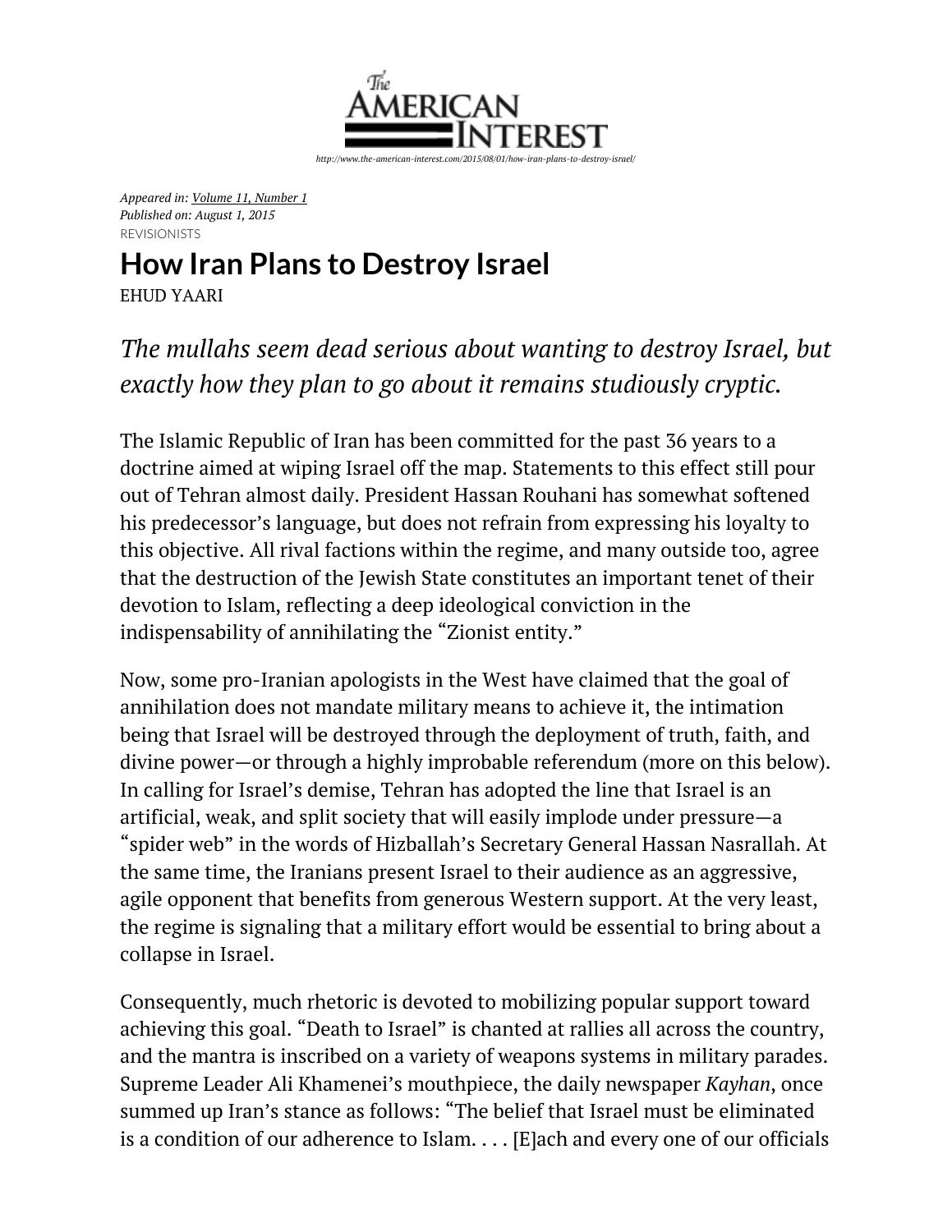should reiterate our responsibility of the need to destroy this cancerous tumor of Israel." Only some members of the suppressed Green Movement have voiced reservations regarding the regime's prioritization of aiding Israel's adversaries.

Besides demonstrating ideological purity, the disciples of Ayatollah Ruhollah Khomeini see practical benefits in their virulent anti-Israeli posture. Through their repetitive, venomous tirades against Israel they posit Iran as the one true, trustworthy champion of Palestinian rights. The token of this policy has been continuous Iranian support for Palestinian "resistance" movements, the more radical the better. This they contrast with many Arab regimes that seek accommodation with the enemy. Iran thus presents itself as more dedicated to this noble Arab cause than the Arabs themselves. In this way the regime strives to advance Iranian interests by acquiring popularity among Sunni Arabs, thus driving a wedge between the Sunni "street" and its governments.

Yet Iran's policy toward Israel transcends regional posturing and rhetorical ritual. Over the years Tehran's hostile activities support the assessment that Iran is engaged in a sustained campaign to shape the regional landscape for an eventual effort to draw Israel into a doomsday war. This effort started in 1982 with the establishment of Hizballah and evolved into the creation of the Palestinian Islamic Jihad and a military alliance with Hamas. A year ago Iran formed a new militia in Gaza, "al-Sabeerin" (HSN), and more recently it extended itself through attempts to operate proxy groups in Syria along its [b](https://disqus.com/)orders with both Israel and Jordan. Iran has made sure that missiles provided to its partners in the "Axis of Resistance" can reach every coordinate in Israel, and it has invested lavishly in developing and deploying hundreds of long-range missiles capable of hitting Israel from its own territory. These actions testify to the seriousness with which Iran regards its mission.

The Islamic Republic's quest for nuclear weapons offers yet more evidence of its intention to take on Israel at some future date, but not necessarily evidence that it will use these weapons to attack Israel directly. It may be that Tehran seeks a nuclear deterrent to Israeli nuclear weapons, so that the "spider web" can be dispatched without danger to the Iranian homeland. Thus from the Iranian perspective, a nuclear weaponization program is not essential to a final confrontation with Israel. Iranian military strategists seem to think they can eventually destroy the Israeli state without using nuclear weapons.

It is a typical Western liberal conceit to dismiss the threats of autocratic regimes. And it is true that the Iranian regime has proven ready in the past to ignore its declared policies on a variety of issues and change course when politically expedient. Thus, fairly specific threats directed toward the United States, Saudi Arabia, and other actors have been dropped without explanation at different junctures. But its commitment to destroy Israel is a pillar of the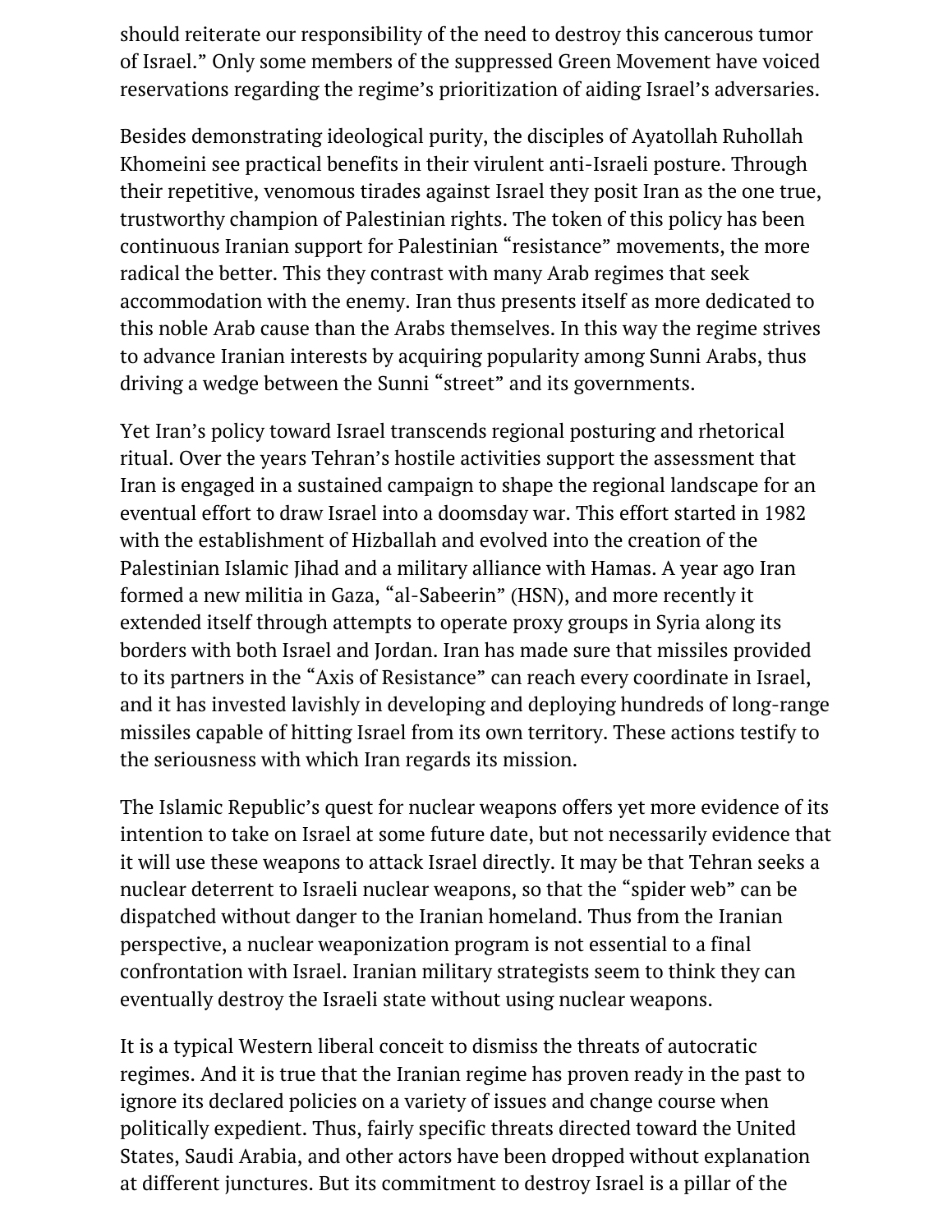Islamic Republic, and so it would seem politically impossible merely to drop it. At the same time, the Iranian regime has consistently refrained from clarifying what role it might play in fulfilling this "religious obligation." Does Iran plan to spearhead, at the appropriate moment, an offensive against Israel? Would Iranian armed forces be directly engaging Israelis on the battlefield? Or would they rather restrict their contribution to arming other combatants and orchestrating their strategy? In short, does the Islamic Republic aspire to become the "liberator" of Jerusalem, or merely a sponsor from afar? Do Iran's leaders envision Arabs celebrating in Palestine, or Iranian troops themselves?

No one knows the answers to these questions, including, very likely, the Iranian leaders themselves. Not everything has gone the mullahs' way, either, in the run-up to achieving their goal. The regime used to have very close relations with Hamas, for example, but the sectarian divisions opened up by the Syrian civil war have introduced great tension into that relationship. Indeed, the deepening of the sectarian divide in recent years has neutered the Iranian attempt to use the Palestine issue to harm Sunni Arab regimes.

Perhaps such perturbations help explain why over the past four decades Iranian leaders have remained ambiguous, never explicitly threatening an assault on Israel at some future date, but never ruling it out either. They have also studiously avoided clashes with the Israeli military, mounting no retaliation for Israeli attacks on ships loaded with Iranian arms in the Red Sea, strikes against storage facilities for Iranian missiles in Syria and Sudan, and even the killing of an Iranian general on the Syrian Golan. They keep stressing the need for "Muslim unity", bringing together rival states for the common purpose of attacking Israel. But they have never gone kinetic directly against it.

Needless to say, the call for Muslim unity is widely understood, including in Israel, to be no more than lip service to an elusive dream. More credible is the Iranian emphasis on the potential role of an effective Palestinian "resistance" that would confront Israel aided by allies such as Hizballah. Still, the Iranians themselves never address the question of whether such a coalition would be capable of defeating the Israel Defense Forces (IDF) on its own.

None other than Iran's favorite proxy, Hizballah Secretary General Nasrallah, referred in April to these unanswered questions in a lengthy interview granted to Syrian official television. "We are not claiming that Hizballah is capable of launching a war", he said.

We are incapable of this. Are we expected to lie to the people or to ourselves and say that we are capable of launching a war against Israel and wiping it off the map and liberating Palestine? We have never claimed anything like this.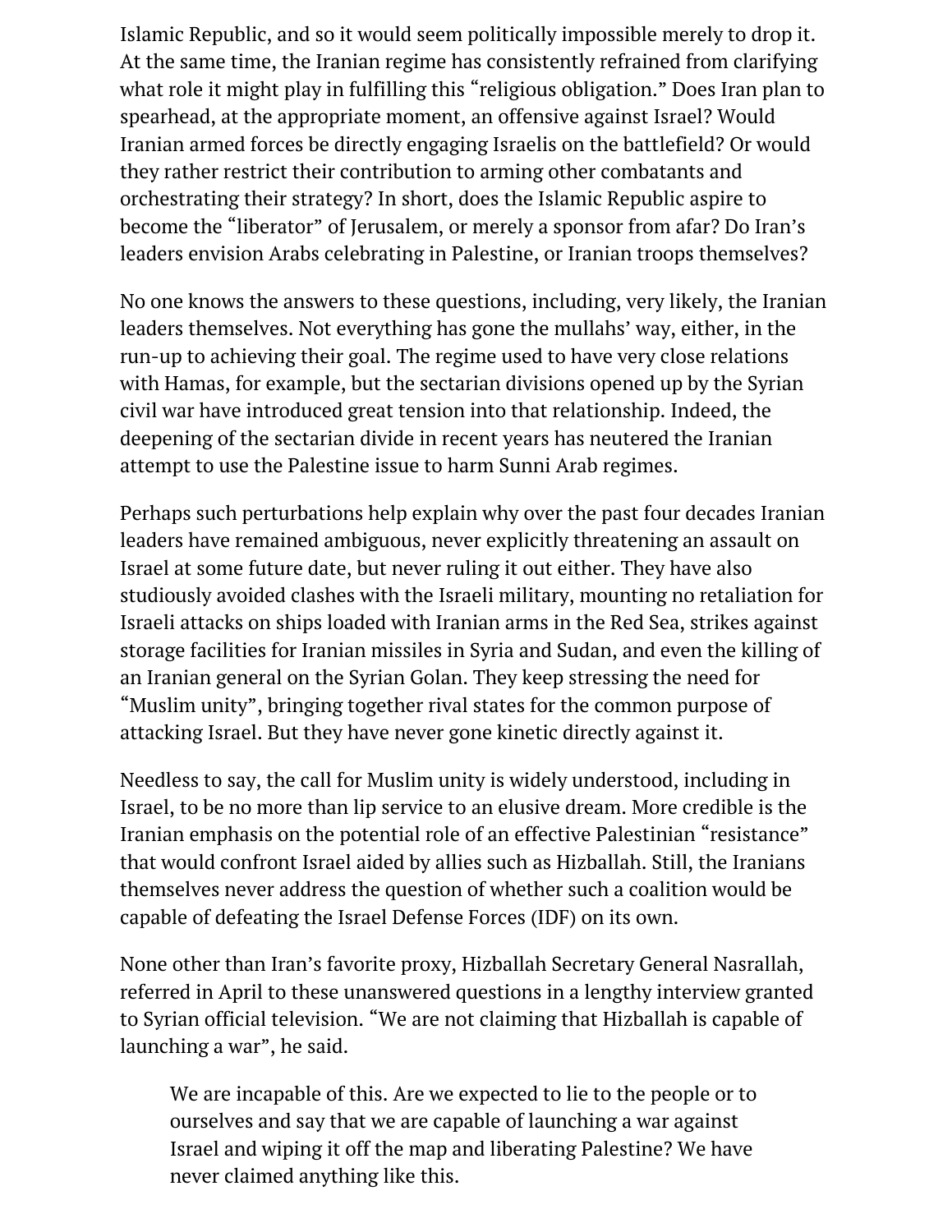Nasrallah also stated that, contrary to previous warnings, he cannot promise that Hizballah fighters could capture any part of the Galilee and certainly "not all the area on the way to Tel Aviv and Eilat." His conclusion was that none of the resistance movements are up to this task, and therefore that a decision to wage a war of this magnitude should be made by "partners who are able to accomplish the goal." He was clearly implying that said partner would be Iran. On the occasion of the recent Qods Day Nasrallah explicitly said that Iran remains "the only threat" to Israel's existence.

Nasrallah's exceptional statement amounts to an open admission that Iran's active participation in a war against Israel would be indispensable, and therefore the decision to launch a war belongs to Tehran. Although overlooked at the time by most Western media, this interview reveals Nasrallah's true calculation of the balance of power in the region; it certainly reflects, as well, Hizballah's significant losses incurred fighting in the Syrian civil war.

The Iranian government has refrained from all official comment on Nasrallah's statement, which was mentioned only briefly in the Farsi press. Iranian authorities, it would seem, were not overly pleased with their protégé's insinuation that, at the end of the day, everything rests in Tehran's hands.

Iran's stated policy, as recently refined by President Rouhani, is to proceed with a strategy of "active deterrence." Upgrading the accuracy of Iranian missiles is, in his view, both "moral and humane" because it can deter Israeli attack. Yet Iranian officials declare repeatedly that the regime has no desire to threaten or attack anybody, or to seek territorial expansion. Iranian analysts occasionally reinforce these proclamations by noting that for two centuries Iran has not initiated a war on any front. Indeed, the last major Iranian military campaign took place on Iranian soil when Reza Shah recaptured the city of Ahwaz, in Khuzestan province, from its rebellious Arab emir, Sheik Khaza'al, in 1925.

With regard to Israel, no record exists of any official military threats beyond the context of retaliation for an Israeli strike on Iran's nuclear installations. The Iranians have simply escalated their warnings in line with their growing confidence that Israel either lacks a credible military option or has become less inclined to employ it. Khamenei himself led this escalation of retaliatory threats, which was invariably echoed by the top brass of the Islamic Revolution Guard Corps (IRGC) and the regular army.

The escalation consisted of four distinct stages. First, Khamenei reacted to the public debate in Israel concerning the wisdom of a preemptive strike on Iran's nuclear installations by declaring that no "hit-and-run" attack against Iran's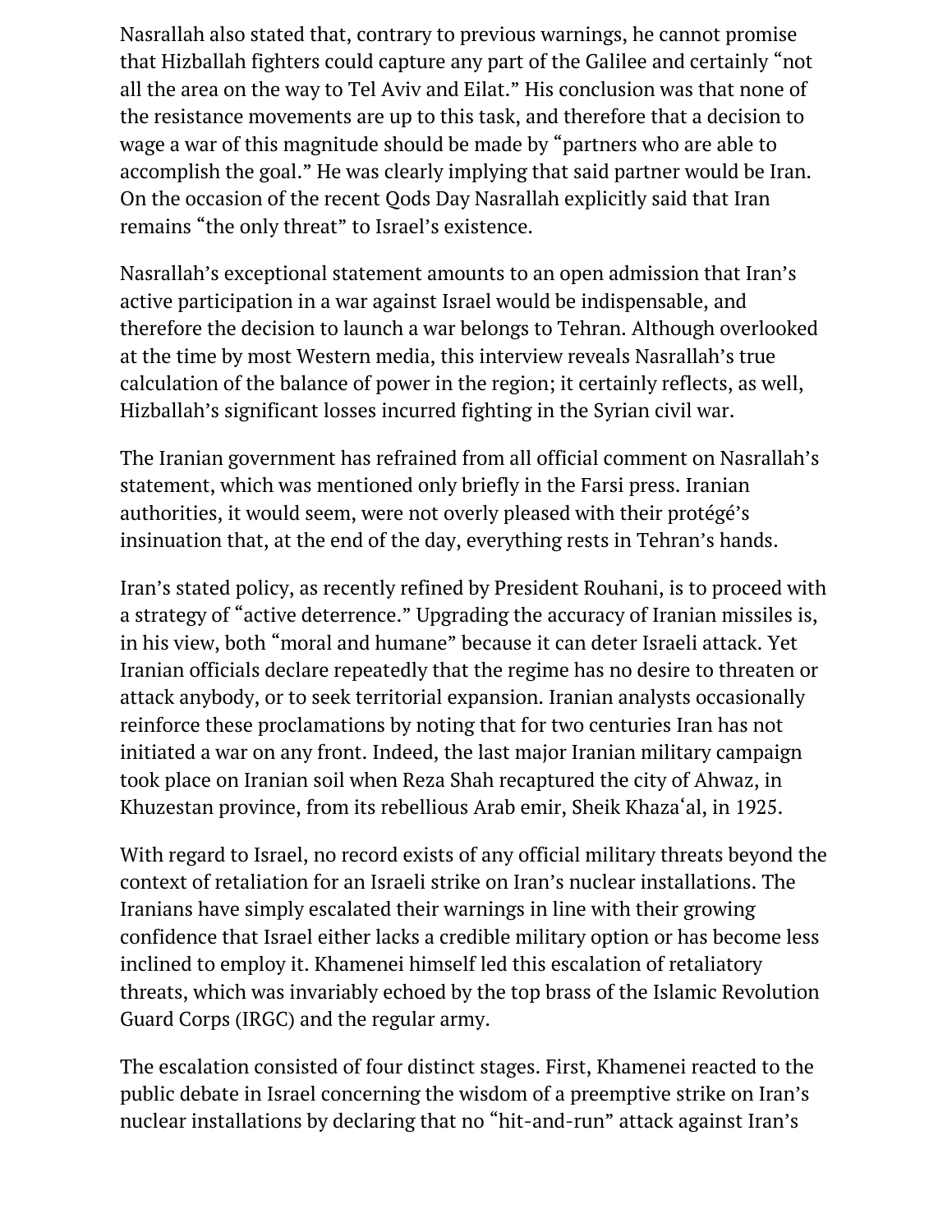atomic program was possible. This was interpreted by the Iranian media as indicating "that there could be no possibility that an attack against Iran would go unanswered."

The second stage was Khamenei's adoption in public of a "threat for threat" posture that signaled, according to pro-regime analysts, "that in addition to being ready to thwart all kinds of threats, Iran was actually posing new threats against its enemies." The third step occurred on February 3, 2012, when the Supreme Leader proclaimed, following the Pillar of Defense operation in Gaza, that Iran will help and support anyone prepared to engage the Israelis. One Iranian commentator explained that, "these threats against Iran, having failed to push the Islamic Republic into passivity, have further emboldened it to prepare itself for long term and energetic confrontation with its enemies."

Shortly thereafter, on March 20, during a public address in Mashhad, Khamenei swore explicitly "to raze Tel Aviv and Haifa to the ground" in response to an Israeli strike. The message is clear: Iran's missiles are on the alert to hit Israel. Other regime spokesmen pointed to the nuclear reactor in Dimona as an additional likely target for instant retaliation.

The threat to Dimona is something of an old story. As early as August 17, 2004, General Mohammed Baqer Zolqadr of the IRGC noted:

If Israel fires one missile at the Bushehr atomic power plant, it should permanently forget about its Dimona nuclear center, where it produces and keeps its nuclear weapons, and Israel would be responsible for the terrifying consequences of this move.

General Yadollah Javani, head of the IRGC's Political Bureau, said such a retaliatory attack would be carried out by "Shehab-3" long-range ballistic missiles. Other Iranian officials mentioned, among other possible targets, Israeli gas fields in the Eastern Mediterranean.

As such statements attest, in order to obtain robust retaliatory capabilities, Iran is relying on its rapidly growing arsenal of long-range missiles. It has also provided tens of thousands of shorter-range rockets and missiles to clients such as Hizballah, Palestinian Islamic Jihad, and Hamas, which could be urged to help respond to an Israeli strike. Iranian officials often take pride in the fact that missiles with ever improving guidance systems stationed in Lebanon—and to a lesser extent in Gaza—can now reach Israel's entire territory.

Iran's missile development in general since 1980 is beyond the scope of this essay; suffice it to say that the leaders have long emphasized to Iranian military commanders the need to develop missiles that can reach Israel in particular. This began with Khamenei's order for missiles with a 1,000-kilometer range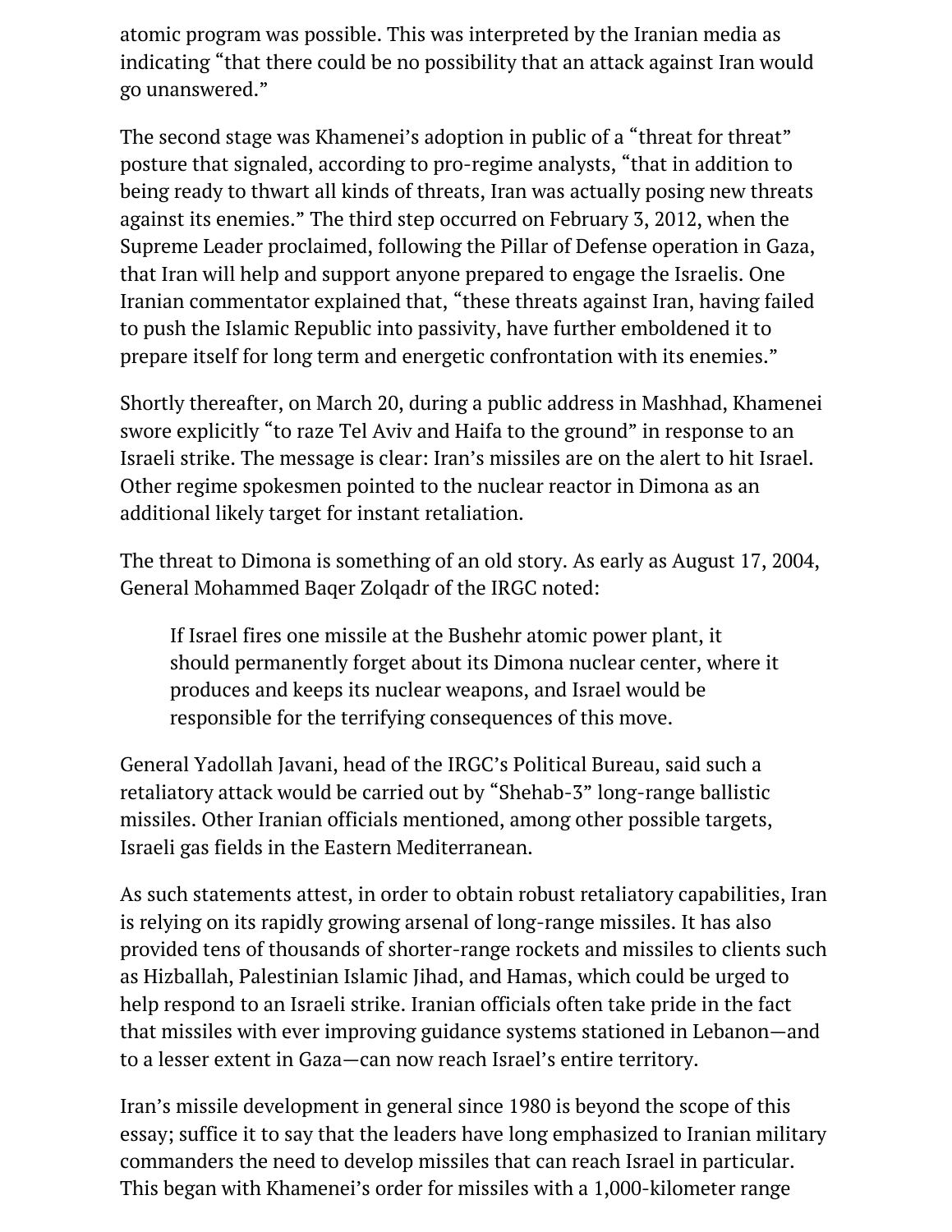that, if launched from Iran's western border, could hit Israel. Still later, Khamenei instructed his commanders to acquire missiles with a 2,000-kilometer range, allowing for a successful hit on Israel from most of Iran's territory. And later still Khamenei personally ordered that the accuracy of the missiles should be dramatically improved. Not surprisingly, therefore, the IRGC's Aerospace Force and Missile Unit commander, Amir Ali Hajizadeh, and his deputy, Majid Mousavi, stated directly that the unit was established in order to attack Israel. Mousavi elaborated last year on the logic of the missile program, saying that, "the Supreme Leader set a particular goal for us based on the assumption that the Zionist regime is our main enemy, and that, if it is decided that we should confront it, missiles with a 2,000-kilometer range would be sufficient."

According to current estimates, Iran deploys approximately 400 missiles capable of hitting Israel. The missile brigades are based in some two dozen locations in central and western Iran. This would allow the Iranians to fire volleys that compound the challenge to Israel's Arrow defense batteries.

Besides their impressive missile arsenal (the largest in the region), the Iranians have so far acquired only limited additional capabilities for engaging Israel directly—other than resorting to terrorist operations. Their aging air force has a poor chance, if any, of reaching Israel. Their new domestically produced ships and submarines would face major difficulties in reaching the Red Sea and Mediterranean but could theoretically attempt to impose, together with the Houthi militias of Yemen, a blockade on Israeli shipping through the Bab al-Mandeb Strait, similar to the blockade imposed there by the Egyptian Navy in 1973. Iran's ground forces for the foreseeable future are unprepared to mount any large-scale multidivisional attack on the distant Israeli frontier, though some elite IRGC units could be sent to Syria to join Hizballah in Lebanon.

Of course, all this may change if Iran decides to allocate resources, derived from the lifting of sanctions and the unfreezing of its financial assets abroad, as a result of a P5+1 nuclear deal, to a major effort to project military power beyond its borders. The S-300 air defense batteries to be supplied from Russia could also greatly improve Iran's defensive posture, while other deals for offensive weapons systems are being considered, or are at least rumored to be. One such deal is the possible purchase of 250 Sukhoi-30 MKM fighters from Russia and/or J-10s from China, and the purchase of dozens of IL-78 MKI aerial tankers. Yet it is obvious that Iran's reliance on its long-range missile arsenal will remain for a long time the backbone of its military strategy with regard to Israel.

As for calls within Iran to take it to Israel offensively, rather than simply prepare to counter an Israeli strike, these have been rare—notably by the now imprisoned former presidential candidate Ahmed Tavakoli—and have received a decidedly cool reception from the regime elite. Instead, that elite, at its very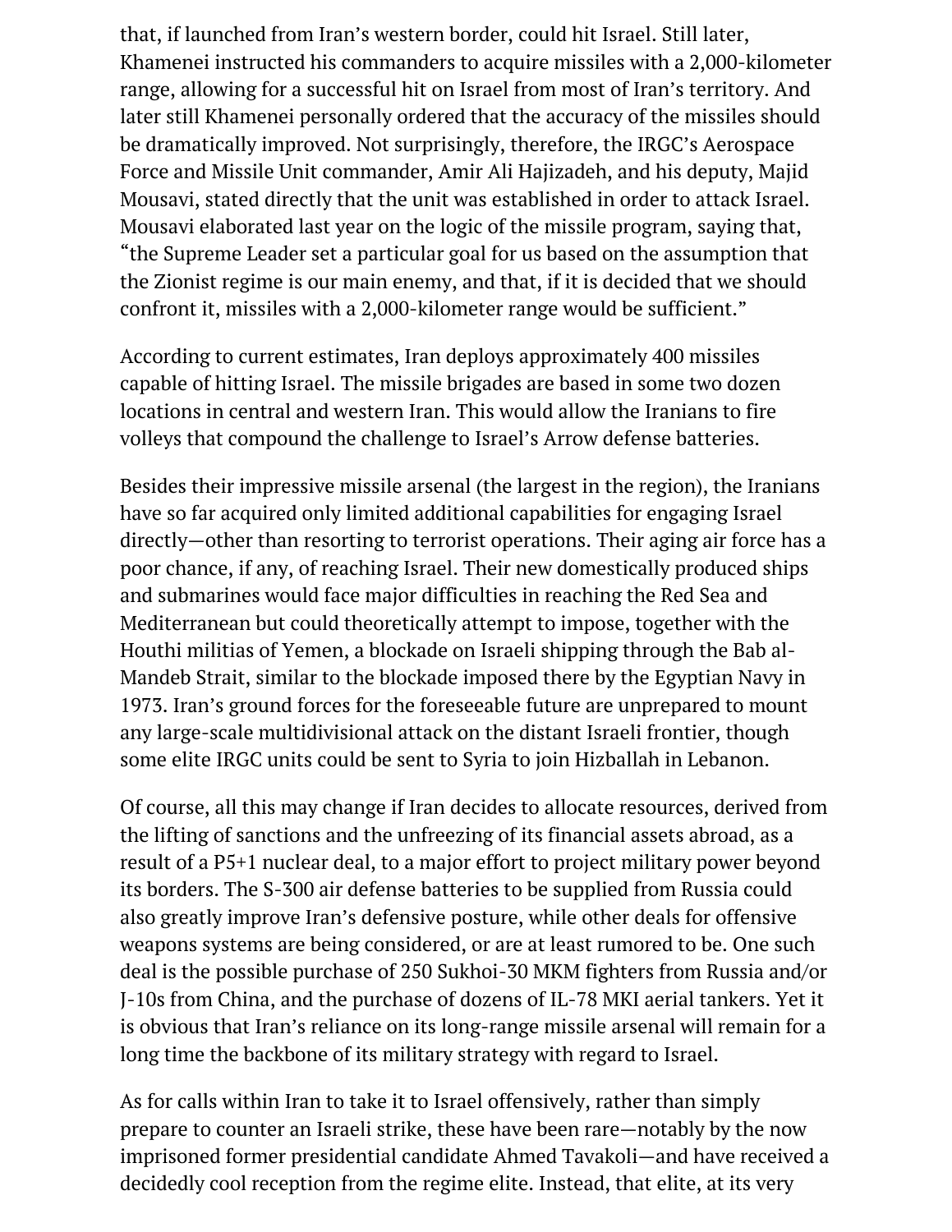apex, has from time to time spoken in frankly ridiculous terms about how to destroy Israel. The most authoritative, and coldly detached, interpretation of the "death to Israel" slogan came from the Supreme Leader himself in his November 2014 plan titled "9 Key Questions about the Elimination of Israel", posted on his Twitter account. "The proper way of eliminating Israel", he wrote, is through a "public referendum" for all of the "original people of Palestine including Muslims, Christians, and Jews wherever they are." However, the "Jewish immigrants who have been persuaded into emigration to Palestine do not have the right to take part." Following such a referendum, the new government will have to decide if "non-Palestinian emigrants" can remain in the country. Khamenei commented further that destroying Israel does not mean the "slaughter of the Jewish people in the region" but he then went on to call for "arming the people of the West Bank." There was no mention of Iranian involvement in forcing Israel to accept the proposed referendum.

The "arming of the people of the West Bank" had been articulated as a policy shift even before Khamenei's nine-point plan arrived. The logic of this approach requires little explanation. Turning the West Bank into a second Gaza, armed with missiles, trained militias, and controlled by the resistance (Hamas and Islamic Jihad), would create a threat to the heart of Israel. And this, at least, has not been empty talk. Since the outbreak of the Second Intifada in 2000, the IRGC's "Qods Force" has been smuggling money into the West Bank, mainly through Jordan and Turkey, or via Israeli Arabs, and by using exchange bureaus. Both Hizballah and Hamas are trying to enlist West Bank operatives and furnish them with the know-how to manufacture homemade rockets. The importance allocated by Iranian strategists to the West Bank may explain why Tehran does not rule out the establishment of a rump Palestinian state, since IDF withdrawal from it would enhance the prospects of reviving resistance groups there.

The Iranians are likewise investing much effort lately to establish a "resistance" base for operations along parts of the Golan Heights frontier. The goal is to extend the Hizballah-Israeli front in South Lebanon to the Syrian Golan. Though this effort has not been crowned with great success so far, the Iranians seem bent—together with Hizballah—on using Syrian President Bashar al-Assad's dependence on their support to turn southern Syria into a new arena of operation against Israel. Under IRGC commanders, Hizballah is busy recruiting local Druze and others to stir up the Golan frontier by planting IEDs and lobbing occasional mortar shells. Iranian commentator Amir Moussavi summarized this new effort as being aimed at turning the Golan into "a free military area", thus abandoning Assad's traditional objection to heating up the front.

The Iranians' short-term vision thus has Israel squeezed by four fronts of *moqawama* (resistance): Lebanon, southern Syria, Gaza, and, most importantly, the West Bank. Such a scenario would provide them with plenty of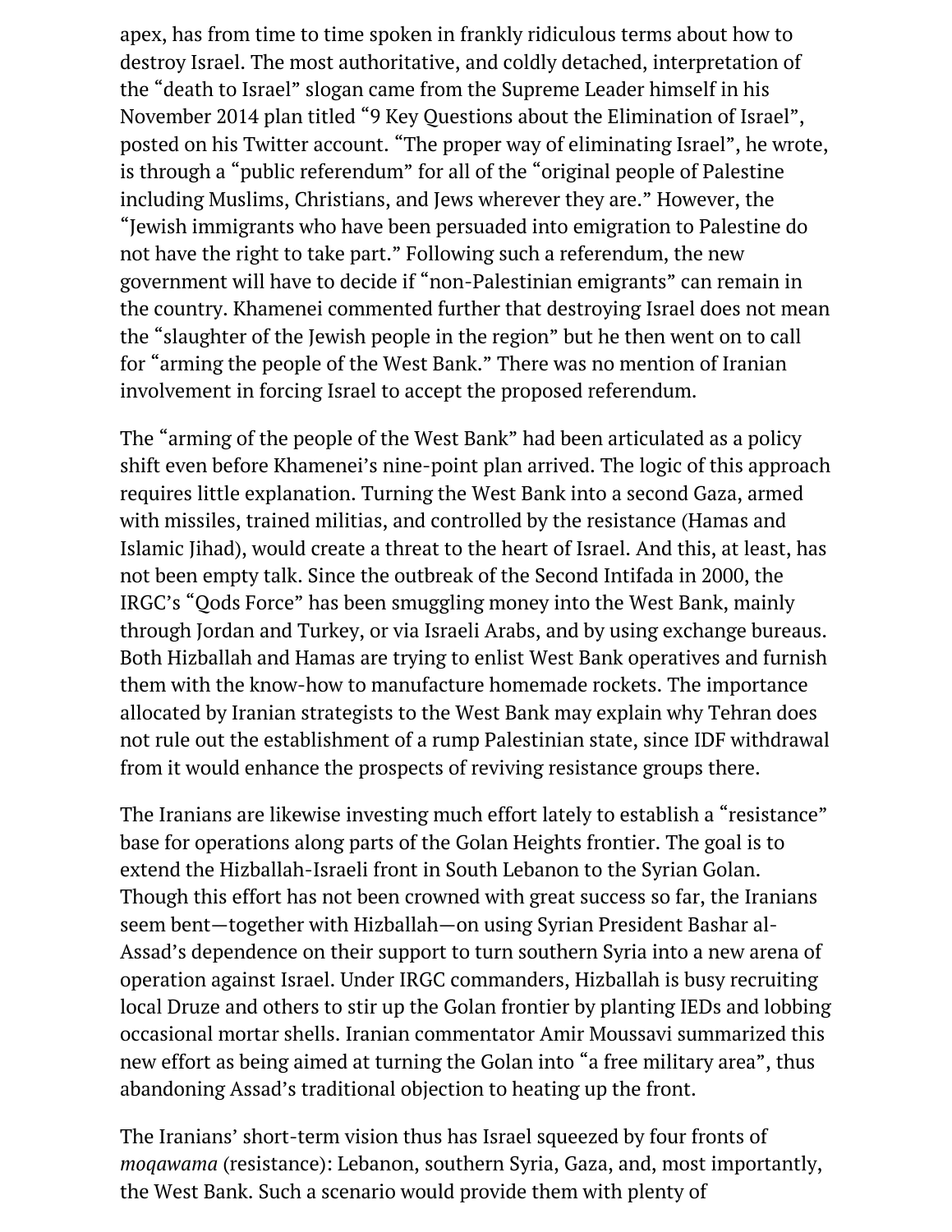opportunities to keep their proxies engaged with Israel, paving the road to a long-term war of attrition masterminded by Tehran and backed by its missile arsenal, with or without nuclear warheads. As Khamenei put it last year, "the only solution is its [Israel's] annihilation and liquidation. Of course, until that moment, the determined and armed Palestinian resistance and its spread to the West Bank are the only way to deal with that bestial regime.... [T]herefore, it is my belief that the West Bank should be armed just like Gaza." Affirming this commitment in July 2014, Basij commander Mohammed Reza Naqdi urged all resistance factions to conclude a defense pact against Israel to resurrect the old, pre-Syrian civil war military cooperation agreement between Hizballah and Hamas and expand it to include other resistance factions. The objective would be to present Israel with the specter of a two- or three-front challenge in any future outbreak of fighting in Gaza or on the Lebanon-Syrian front.

Assuredly, it is no easy task to topple the Palestinian Authority in the West Bank or to achieve freedom to mobilize underground networks and then deliver arms to them. But the Iranians claim that even under the current circumstances they have devised smuggling routes to transfer weapons to the West Bank. Still, so far, security cooperation among Israel, the PA, and Jordan has managed to foil Hamas's attempt to resurrect a military wing in the West Bank. Several attempts to establish workshops for missile production in the West Bank have been uncovered at an early phase.

Iran's idea of besieging Israel with a "resistance wall" constitutes yet another dimension of its thinking. Some Iranians imagine the creation of a land corridor from Iran through Shi'a regions in Iraq to its desert al-Anbar province and from there to Syria and Lebanon. Establishing such a corridor would require at least the tacit cooperation of the authorities in Bagdad (where Iran already enjoys predominance) or the power brokers in Iraq's southern provinces. It would definitely require the Iran-sponsored "Popular Mobilization" units and the various other IRGC-backed Shi'a militias to overcome the Islamic State's current control over key sectors of western Iraq so that it could link up with the Euphrates River Valley in Syria. As yet, the deployment of Shi'a militias into western Iraq has only been tentative, but the issue is under debate. Some militiamen have made it all the way to Damascus to protect that capital from a Sunni onslaught, so anything is possible.

If ISIS loses ground in Anbar and eastern Syria as a result of U.S.-led coalition strikes, and if Damascus remains a member of the "Axis of Resistance", the Iranian corridor to the Israeli frontier could come about in due course, allowing in the more distant future the transport of military supplies and even personnel through the desert to the frontlines. Such a development might even encourage Iranian planners to contemplate launching an expeditionary force in the event of a confrontation.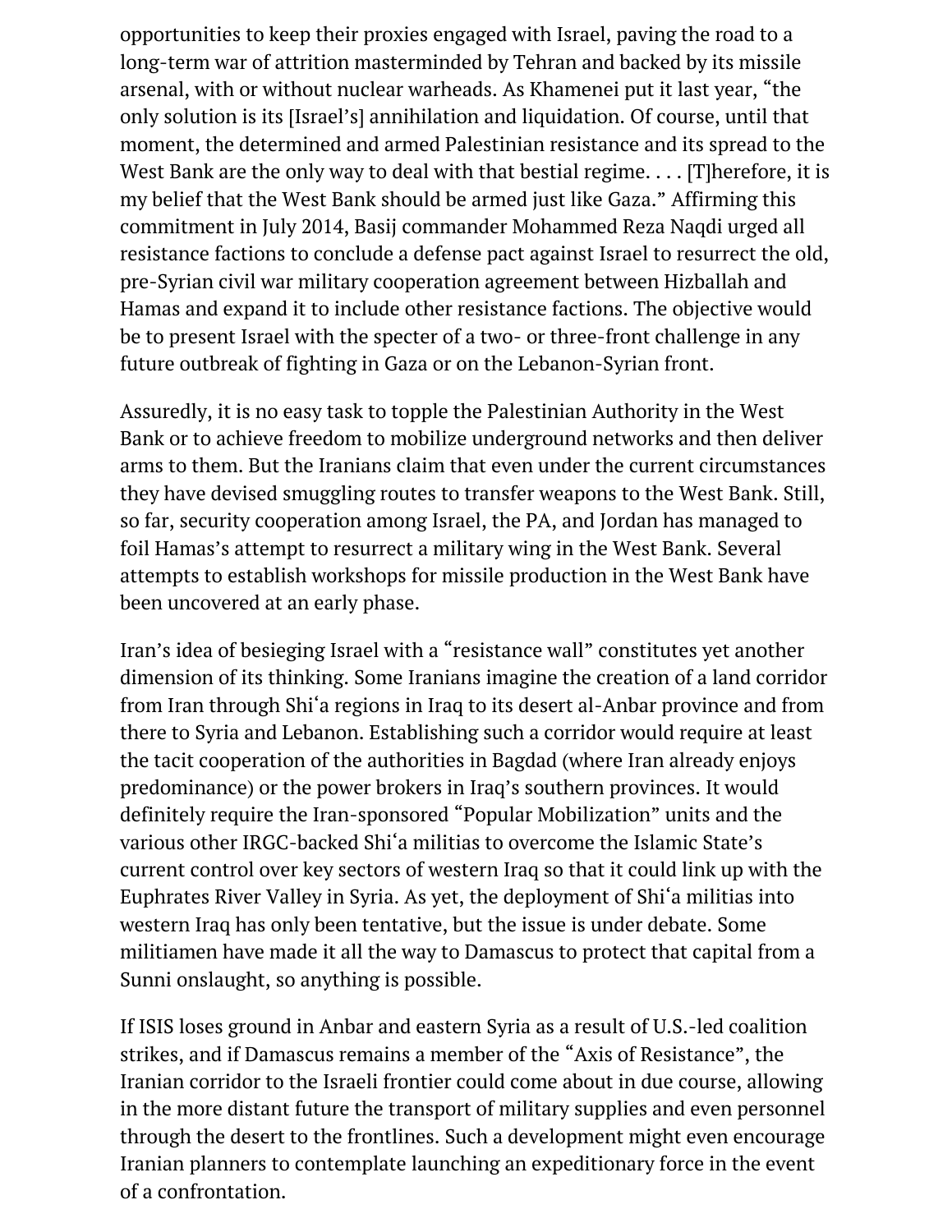The Islamic Republic regards its commitment to the destruction of Israel as a long-term project that would require major shifts in the regional political landscape. While displaying a great deal of ambiguity concerning its direct role in a decisive confrontation with Israel, for obvious reasons, Tehran emphasizes its ongoing effort to improve the capability of Palestinian, Lebanese, and Syrian resistance movements to face Israel. The main, immediate target is turning the West Bank into a solid base for military operations. Obviously, the Iranians are well aware that Israel is determined to prevent a takeover of the West Bank by hostile groups. At the same time, they realize that, despite their enormous investment in Hizballah, the group cannot be expected to carry out a "final" war with Israel, especially when it is spending most of its blood and treasure fighting and dying in Syria.

The Iranians are bent on strengthening their influence in the Arab world, with a priority on achieving a land link from Iran to the Mediterranean through Iraq, Syria, and Lebanon. Such a link, once obtained, would allow Iran not only to beef up the resistance movements with Iraqi and Syrian militias, as well as volunteers from far away Afghanistan, but also to open the way to the ultimate introduction of Iranian troops to the lines of confrontation, especially on the Golan. Not for no reason have Iranian generals been strutting around up there lately (and sometimes meeting an untimely demise).

For the United States, which wants to avert an eventual Iran-Israel war, a major priority should be preventing the creation of this land corridor. This will require further efforts to strengthen the government in Baghdad and diminish the power of Iranian-led Shi'a militias operating there. Helping the Iraqi army achieve effective control of Anbar province is likewise crucial. But, as has been shown lately, this is far from easy.

Weakening and ultimately ousting the Assad regime should also remain a top U.S. priority, despite the temptation to discount Damascus as a threat given the danger of ISIS. Iran's strategic planning would suffer a severe blow if the Assad regime were toppled and Syria no longer served as an ally of Hizballah and a base for Iranian supplies. The recent setbacks suffered by pro-Assad forces present an opportunity to increase military pressure on the regime and its Iranian sponsors. On this count, the most promising sector for a rebel push toward Damascus is southern Syria, where combinations of rebel militias have managed to block the regime's counter-offensive and maintain positions close to the capital's southern outskirts. As Nasrallah himself put it bluntly in May, the fall of Assad and his Iranian allies would mean the "fall of Hizballah, too", since it will be locked into a small enclave within Lebanon.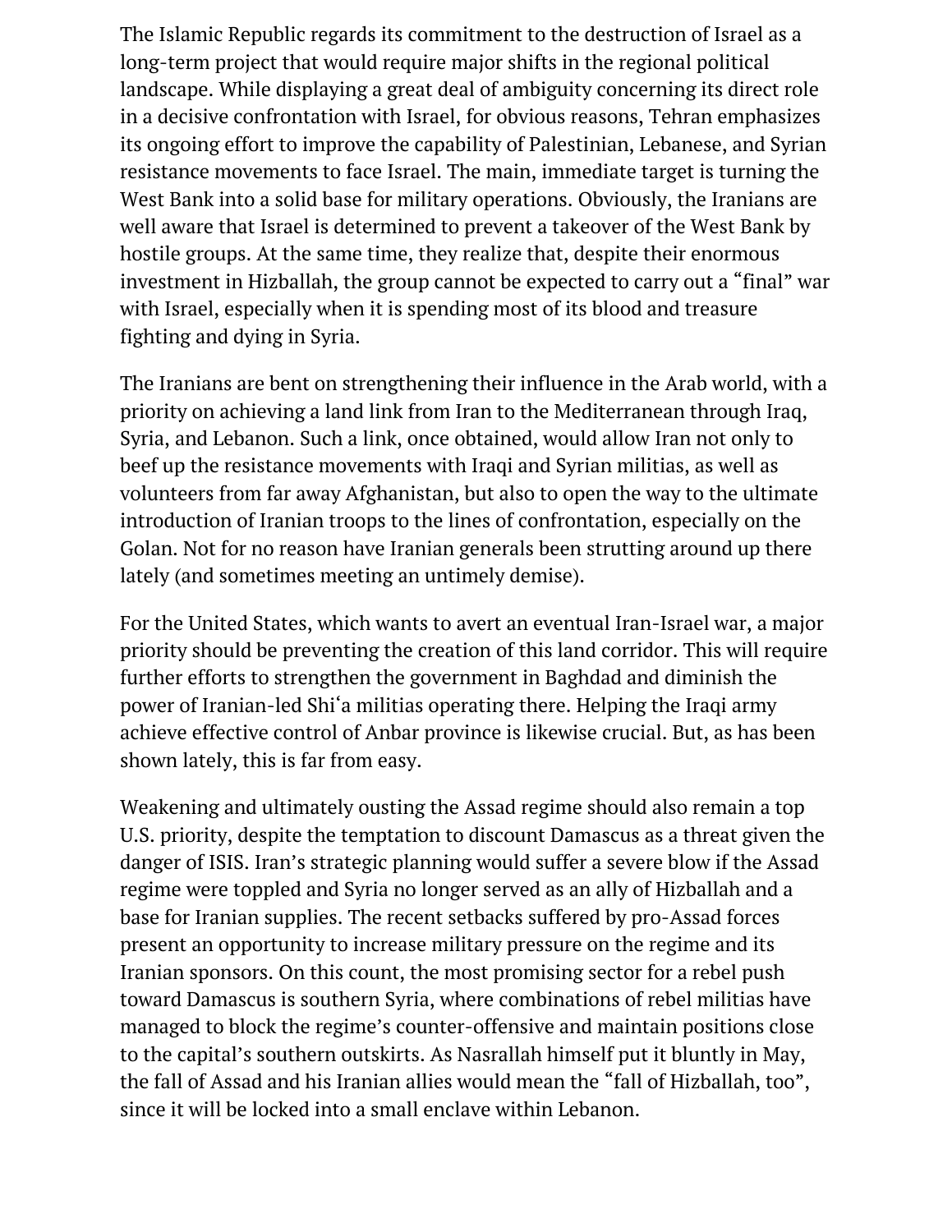Naturally, Jordan must be assisted in its efforts to frustrate Iranian activities aimed at undermining the Kingdom and recruiting local Palestinians and east Jordanians along Israel's longest border. Indeed, Jordan's precarious stability would be worsened by Iranian hegemony over neighboring Syria and Iraq. Until now, Tehran has been cautious in its effort to obtain followers and influence in Jordan, but few doubt that Jordan is regarded by Iran as an important potential staging area for future operations against Israel.

Finally, it is absolutely imperative to prevent Iran from acquiring nuclear Hashemi Rafsanjani on Qods Day, December 14, 2001: weapons. Here one need only to recall the infamous statement by ex-president

If one day, the Islamic World is also equipped with weapons like those that Israel possesses now, then the imperialists' strategy will reach a standstill because the use of even one nuclear bomb inside Israel will destroy everything. However, it will only harm the Islamic world. It is not irrational to contemplate such an eventuality.

Such a statement has not been repeated since, given consistent Iranian denials about seeking a nuclear weapon. However, Rafsanjani's declaration evoked Palestinian warnings—including by Hamas leader Khaled Meshal—that Iran should take into account that not only Israelis, but many Palestinians, would die in a nuclear bombing of Israel.

Whatever the risks, nuclear bombs will boost Iran's claim to hegemony in the region and will encourage its leaders to pursue even more aggressive and adventurous policies with respect to Israel. Such policies will be advanced by a coalition of terrorist groups, equipped with thousands of state-of-the-art missiles under a nuclear umbrella. One should assume that if Israel concludes that such a threat is imminent, it will see itself as having no other choice than to undertake a preemptive military strike that would trigger a wide confrontation.

Iran, then, must be kept away from nuclear weapons and at the same time kept as far as possible from Israel's borders, if Washington and its allies wish to avoid a direct Iran-Israel confrontation. Along these lines, a nuclear deal between Iran and the P5+1 might keep Iran from a breakout for a decade or so, but it will at the same time allow Iran to improve its pursuit of different weaponization options, once a decision is made to proceed along those lines.

In the meantime, efforts should be directed at curtailing Iran's drive to broaden the "Resistance Wall" around Israel. This requires not only Israeli measures to insulate the West Bank from Iranian penetration and foil attempts to establish a new front on the Golan Heights, but also a determined U.S.-led effort, together with regional allies, to prevent an Iranian victory in Syria and curb Iranian